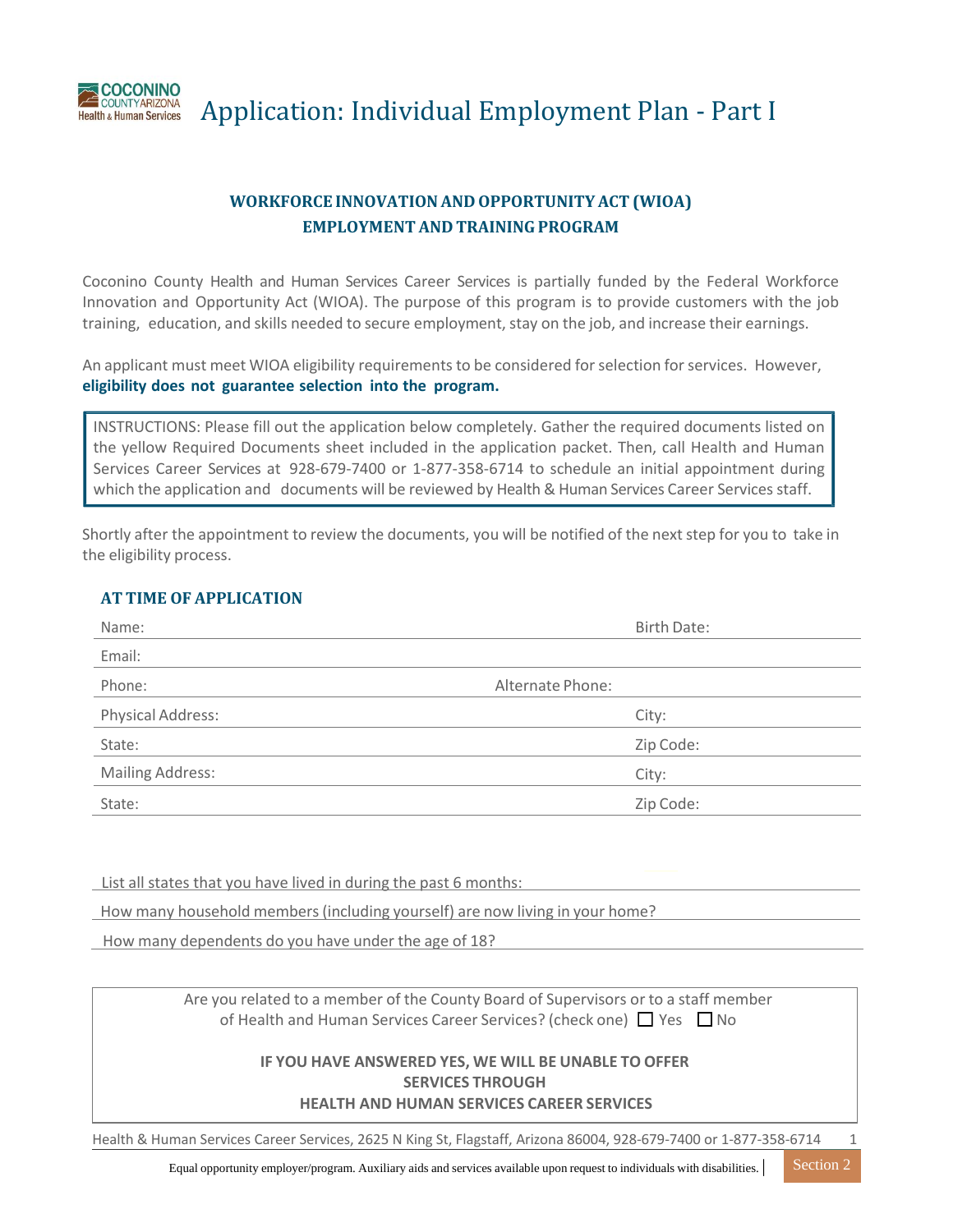

# Health & Human Services Application: Individual Employment Plan - Part I

## **PERSONALINFORMATION**

| Do you consider yourself to be of Hispanic heritage? $\Box$ Yes<br>$\blacksquare$ No            |
|-------------------------------------------------------------------------------------------------|
| What is your ethnic background/race? (Choose one or more.)                                      |
| White                                                                                           |
| <b>Black or African American</b>                                                                |
| American Indian/Alaskan Native                                                                  |
| Asian                                                                                           |
| Native Hawaiian/Pacific Islander                                                                |
| Do you have any type of documented disability? $\Box$ Yes $\Box$ No                             |
| Do you have an IEP or a "504" from your local school? $\Box$ Yes<br>No.                         |
| Do you need accommodations to be a participant in this program? $\Box$ Yes<br>$\blacksquare$ No |
| If yes, please explain:                                                                         |
| Previously in the Foster Care System? $\Box$ Yes $\Box$ No                                      |
| Are you receiving Food Stamps?<br><b>T</b> Yes<br>$\Box$ No                                     |

## **EDUCATION**

| High School Diploma or GED? $\Box$ Yes $\Box$ No                               |
|--------------------------------------------------------------------------------|
| Last grade completed:                                                          |
| Are you currently in high school/college? $\Box$ Yes $\Box$ No Name of School: |
| Please list any degrees or certificates you have earned post high school:      |
| Are you receiving a Pell Grant? $\Box$ Yes $\Box$ No                           |

#### **EMPLOYMENT**

| Are you currently employed? $\Box$ Yes $\Box$ No                          |                            |  |
|---------------------------------------------------------------------------|----------------------------|--|
| If no, please list last day worked:<br>Month:<br>Day:                     | Year:                      |  |
| In the last 26 weeks (6 months), how many weeks have you been unemployed? |                            |  |
| Were you laid off from your last job? $\Box$ Yes $\Box$ No                |                            |  |
| Did you receive a letter of layoff within the last 48 months?             | $\blacksquare$ Yes<br>l No |  |
| Are you receiving Unemployment Benefits?<br>I Yes I No                    |                            |  |
| Have you worked for Coconino County in the last year?                     | <b>Nes</b><br>l INo        |  |

Health & Human Services Career Services • 2625 N King St. Flagstaff, Arizona 86004 • 928‐679‐7400 or 1‐877‐358‐6714 2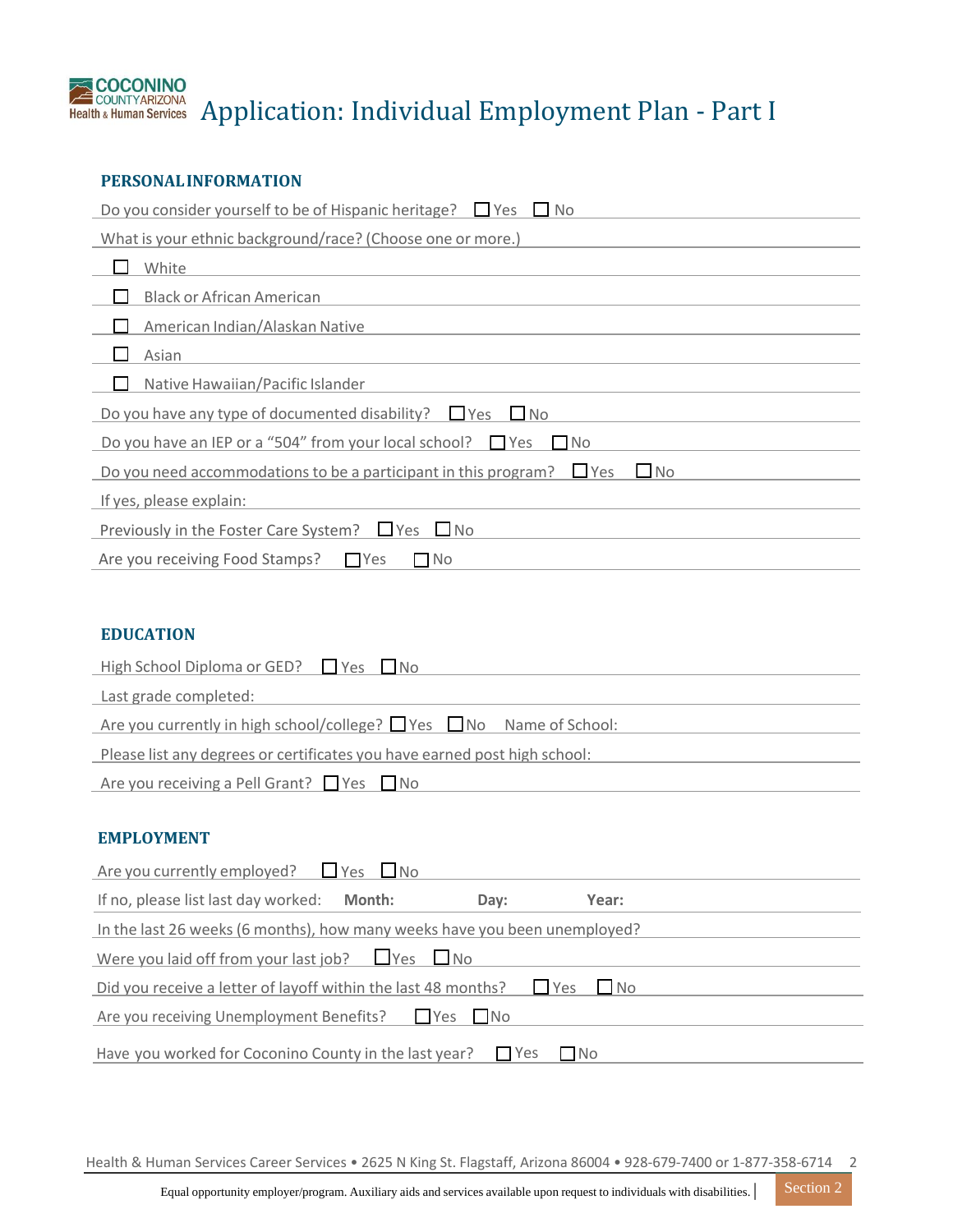# **ACOCONINO**<br>Health & Human Services Application: Individual Employment Plan - Part I

# **EXPERIENCE**

Please list work experience including employment, volunteering, and military service. Begin with your most recent position and fill out completely.

# **1**

| Employer's Name:      |                 |                 |
|-----------------------|-----------------|-----------------|
| Address, City, State: |                 |                 |
| Job Title:            | Hourly Wage: \$ | Hours per Week: |
| Start Date:           | End Date:       |                 |
| Job Duties:           |                 |                 |
| Reason for Leaving:   |                 |                 |
| $\mathbf{2}$          |                 |                 |
| Employer's Name:      |                 |                 |
| Address, City, State: |                 |                 |
| Job Title:            | Hourly Wage: \$ | Hours per Week: |
| <b>Start Date:</b>    | End Date:       |                 |
| Job Duties:           |                 |                 |
| Reason for Leaving:   |                 |                 |
|                       |                 |                 |
| 3                     |                 |                 |
| Employer's Name:      |                 |                 |
| Address, City, State: |                 |                 |
| Job Title:            | Hourly Wage: \$ | Hours per Week: |
| <b>Start Date:</b>    | End Date:       |                 |
| Job Duties:           |                 |                 |
| Reason for Leaving:   |                 |                 |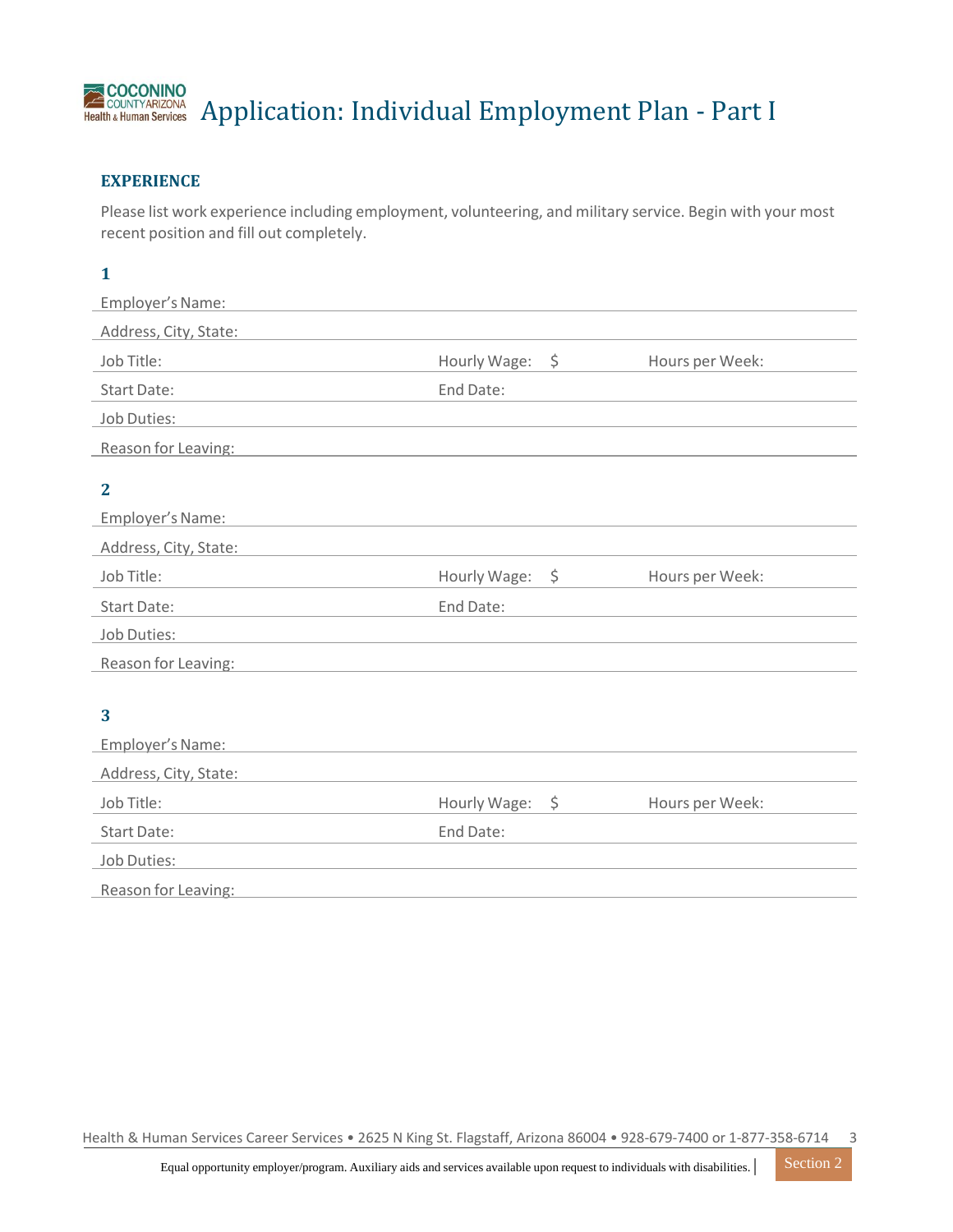

Application: Individual Employment Plan ‐ Part I

## **MILITARY**

| Have you served in the United States Military? $\Box$ Yes<br>$\Box$ No<br><b>Dates of Service:</b>  |
|-----------------------------------------------------------------------------------------------------|
| Are you a recently separated Veteran (within the last 48 months)?<br>$\sqcup$ Yes<br>$\Box$ No      |
| $\Box$ Honorably<br>$\Box$ Dishonorably<br>$\Box$ Other<br>$\Box$ n/a<br>Were you discharged?       |
| $\Box$ No<br>Yes, disabled<br>Yes, special disabled<br>Are you a disabled Veteran?                  |
| $\Box$ No<br>$\sqcup$ Yes<br>Are you the spouse of a Veteran?                                       |
|                                                                                                     |
| <b>SELECTIVE SERVICE</b>                                                                            |
| $\Box$ Yes<br>$\Box$ No<br>If male age 18 or older, are you registered with the Selective Service?* |
| *Applies only to males born after 1960                                                              |
|                                                                                                     |
| <b>YOUTH APPLICANTS AGES 14-24</b>                                                                  |
| Are you in Foster Care? Pres<br>$\Box$ No                                                           |
| $\Box$ Yes<br>$\Box$ No<br>Are you a runaway?                                                       |
| $\square$ No<br>$\sqcup$ Yes<br>Have you dropped out of High School or College?                     |
| $\sqcup$ Yes<br>$\Box$ No<br>Are you pregnant or parenting?                                         |
| $\Box$ No<br>Are you an English Language Learner?<br>$\Box$ Yes                                     |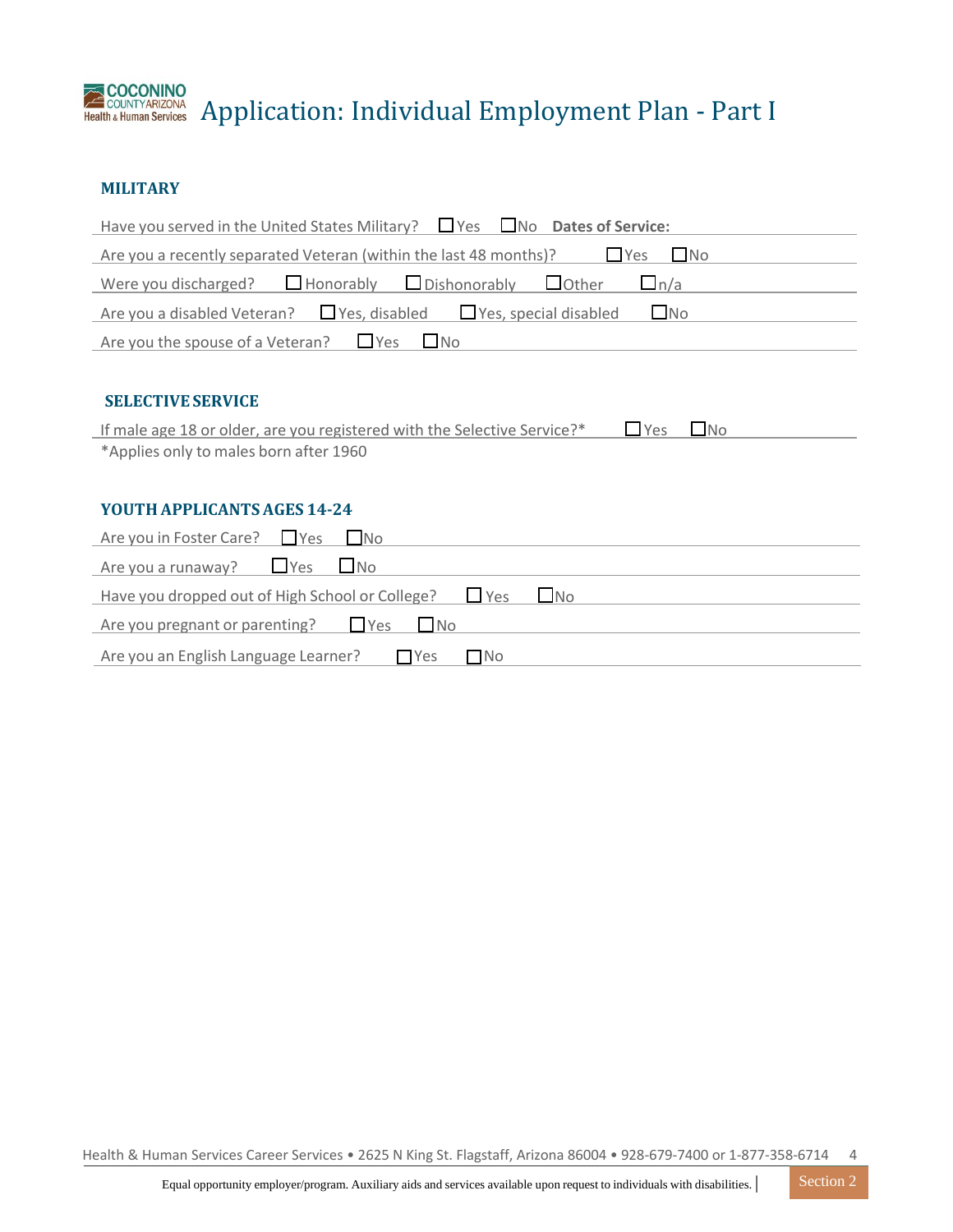# **ACOCONINO**<br>Health & Human Services Application: Individual Employment Plan - Part I

# **CAREERPLANNING**

| What services are you seeking from Health and Human Services Career Services?        |  |  |
|--------------------------------------------------------------------------------------|--|--|
|                                                                                      |  |  |
| Are you seeking additional training, licensing, or certification? $\Box$ Yes<br>I No |  |  |
| Are you currently working with any other job training programs? $\Box$ Yes $\Box$ No |  |  |
| Program name(s):                                                                     |  |  |

## **SUPPLEMENTAL APPLICATION**

| Do you have a current driver's license?<br>$\Gamma$ Yes<br>If yes, issuing state?<br>∩No                    |
|-------------------------------------------------------------------------------------------------------------|
| $\Box$ No<br>Has your driver's license ever been suspended or revoked?<br>$\Box$ Yes                        |
| If yes, please explain:                                                                                     |
| Have you been charged or convicted of a misdemeanor or felony?<br>$\Box$ Yes<br>$\Box$ No                   |
| If yes, please list the charge or conviction and when it occurred:                                          |
| Do you have any other legal issues that could limit your ability to participate in training for employment? |
| If yes, please explain:                                                                                     |
| Are you homeless, or about to lose your housing?<br>$\Box$ No<br>l Yes                                      |
| Do you require substance abuse treatment prior to becoming employed?<br><b>No</b><br>$\Box$ Yes             |
| $\square$ No<br>Are your hours flexible for working various shifts?<br>$\Box$ Yes                           |
| Do you have reliable daycare?<br>$\Box$ Yes<br>$\Box$ No<br>$\Box$ n/a                                      |
| $\square$ No<br>$\Box$ Yes<br>Do you have reliable transportation?                                          |
| Are you willing to consider "non-traditional" employment?*<br>$\Box$ Yes<br>$\neg$ No                       |
| *(an occupation where 75% or more of workers are of the opposite gender)                                    |
| $\Box$ Yes<br>$\Box$ No<br>Do you have any difficulty reading, writing, or speaking English?                |
| $\Box$ No<br>$\Box$ Yes<br>Are you prepared to interview with perspective employers?                        |
| $\Box$ Yes<br>$\Box$ No<br>Do you have a current resume?                                                    |

Health & Human Services Career Services • 2625 N King St. Flagstaff, Arizona 86004 • 928‐679‐7400 or 1‐877‐358‐6714 5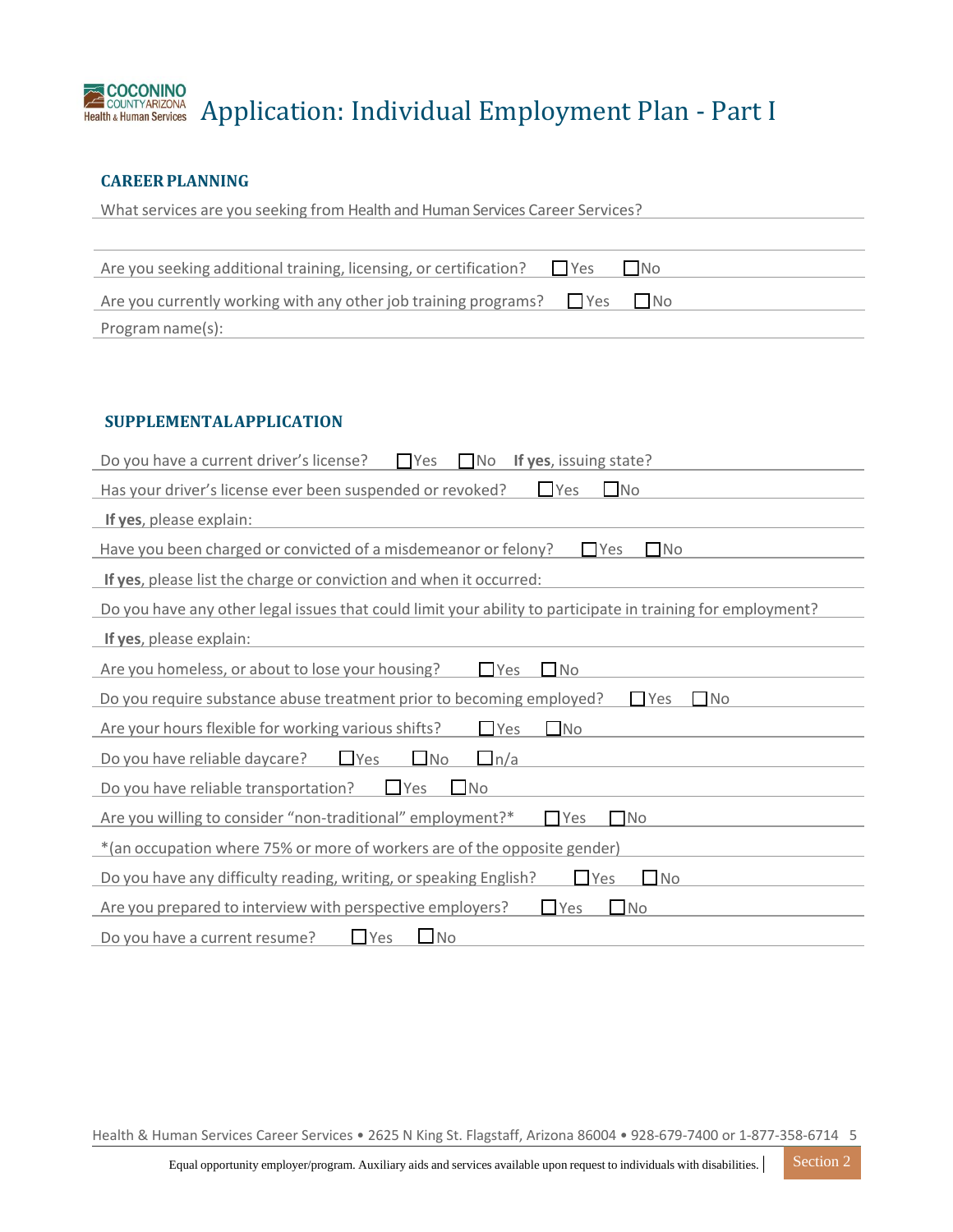#### **COCONINO** Application: Individual Employment Plan ‐ Part I **COUNTYARIZONA Health & Human Services**

## **PERMISSION**

**By signing below, I grant permission to and authorize Coconino County Health and Human Services Career Services to acquire and release information about me for the purpose of determining my eligibility for programs and services.** *I understand that my records are protected under the Federal confidentiality regulation, under 42 CFR, Part 2 and cannot be disclosed without my written consent unless* otherwise provided for in regulations. I understand that I may revoke this consent at any time, except to the *extent that action has already been taken in reliance on it (e.g. Probation, Parole, Court Order).*

#### **CERTIFICATION**

I certify that the information I have provided in this application is true to the best of my knowledge, and that I have no fraudulent intent. I am aware that the information I have provided is subject to verification, and I will *be immediately terminated from the program if I am found ineligible. I allow release of information for verification purposes and understand that this information will be used to determine eligibility.*

*I swear or affirm, under penalty of perjury, that all information and documentation presented by me to Coconino County Health and Human Services Career Services is true and valid.*

| Applicant Signature                                           | Date |
|---------------------------------------------------------------|------|
| Parent/Guardian Signature (Required if applicant is under 18) | Date |
| <b>Staff Signature</b>                                        | Date |

Updated 04/12/2021

*Serving Employers, WIOA Youth, Adult & Dislocated Workers with funding from the DOL.*

Health & Human Services Career Services • 2625 N King St. Flagstaff, Arizona 86004 • 928‐679‐7400 or 1‐877‐358‐6714 6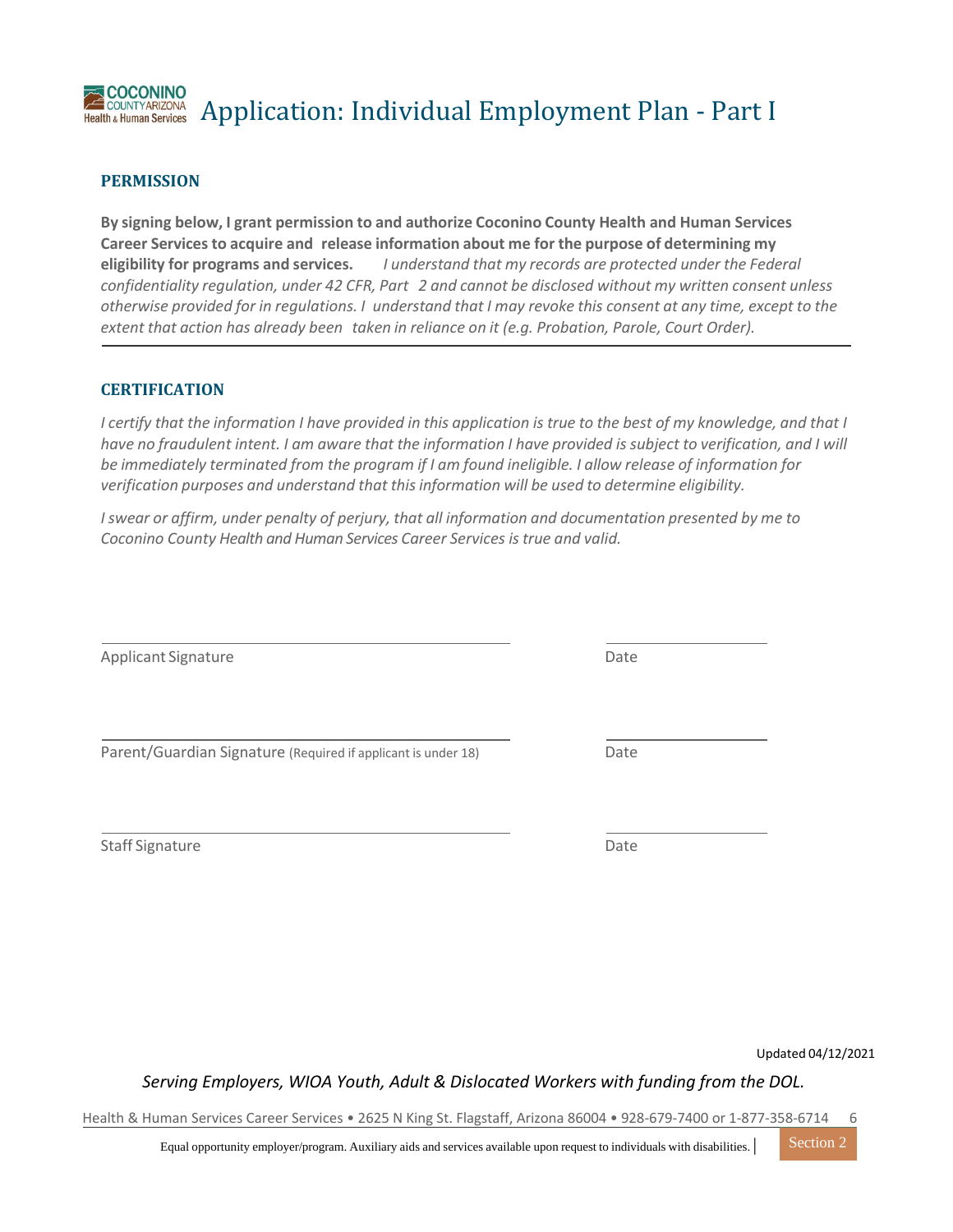# **Equal Opportunity Is the Law**

## **It is against the law for the State of Arizona, as a recipient of Federal financial assistance, to discriminate on the following bases:**

- Against any individual in the United States, on the basis of race, color, religion, sex (including pregnancy, childbirth or related medical condition, sex stereotyping, transgender status, and gender identity), national origin (including Limited English Proficiency), age, disability, political affiliation or belief; and
- Against any beneficiary of programs financially assisted under Title I of the Workforce Innovation and Opportunity Act of 2014 (WIOA), on the basis of the beneficiary's citizenship/status as a lawfully admitted immigrant authorized to work in the United States, or his or her participation in any WIOA Title I-financially assisted program or activity.
- Recipients of federal financial assistance must take reasonable steps to ensure that communications with individuals with disabilities are as effective as communications with others. This means that, upon request and at no cost to the individual, recipients are required to provide appropriate auxiliary aids and services to qualified individuals with disabilities.

## **The State of Arizona must not discriminate in any of the following areas:**

- Deciding who will be admitted, or have access, to any WIOA Title I-financially assisted program or activity;
- Providing opportunities in, or treating any person with regard to, such a program or activity; or

**State of Arizona**

• Making employment decisions in the administration of, or in connection with, such a program or activity.

# **What to Do If You Believe You Have Experienced Discrimination**

If you think that you have been subjected to discrimination under a WIOA Title I-financially assisted program or activity, you may file a complaint within 180 days from the date of the alleged violation with either:

#### **The Local Office**

Abigail Velazquez Business Manager Coconino WIOA EO Officer Health and Human Services Career Services 110 E. Cherry Ave. Flagstaff, AZ 86004 Phone: 928-679-7405 Fax: 928-679-7419 Email: [avelazquez@coconino.az.gov](mailto:avelazquez@coconino.az.gov) TTY/TTD: 928-679-7131

#### Kerry Bernard State WIOA EO Officer Office of Equal Opportunity Department of Economic Security 1789 W. Jefferson Ave. MD 51H3 Phoenix, AZ 85007 Phone: 602-364-3976 Fax: 602-364-3982 TTY/TDD: 7-1-1 Email: OfficeofEqualOpportunity@azdes.gov

## **Civil Rights Center**

- Naomi M. Barry-Perez, Director Civil Rights Center (CRC) U.S. Department of Labor 200 Constitution Avenue NW Room N-4123 Washington, DC 20210 Phone: 202-693-6500 Fax: 202-693-6505 TTY: 202-693-6516
- If you file your complaint with the State of Arizona, you must wait either until the State of Arizona issues a written Notice of Final Action, or until 90 days have passed, (whichever is sooner), before filing a complaint with the Civil Rights Center (see address above).
- If the State of Arizona does not give you a written Notice of Final Action within 90 days of the day on which you filed your complaint, you do not have to wait for the State of Arizona to issue that Notice before filing a complaint with CRC. However, you must file your CRC complaint within 30 days of the 90-day deadline (in other words, within 120 days after the day on which you filed your complaint with the State of Arizona).
- If the State of Arizona does gives you a written Notice of Final Action on your complaint, but you are dissatisfied with the decision or resolution, you may file a complaint with CRC. You must file your CRC complaint within 30 days of the date on which you received the Notice of Final Action.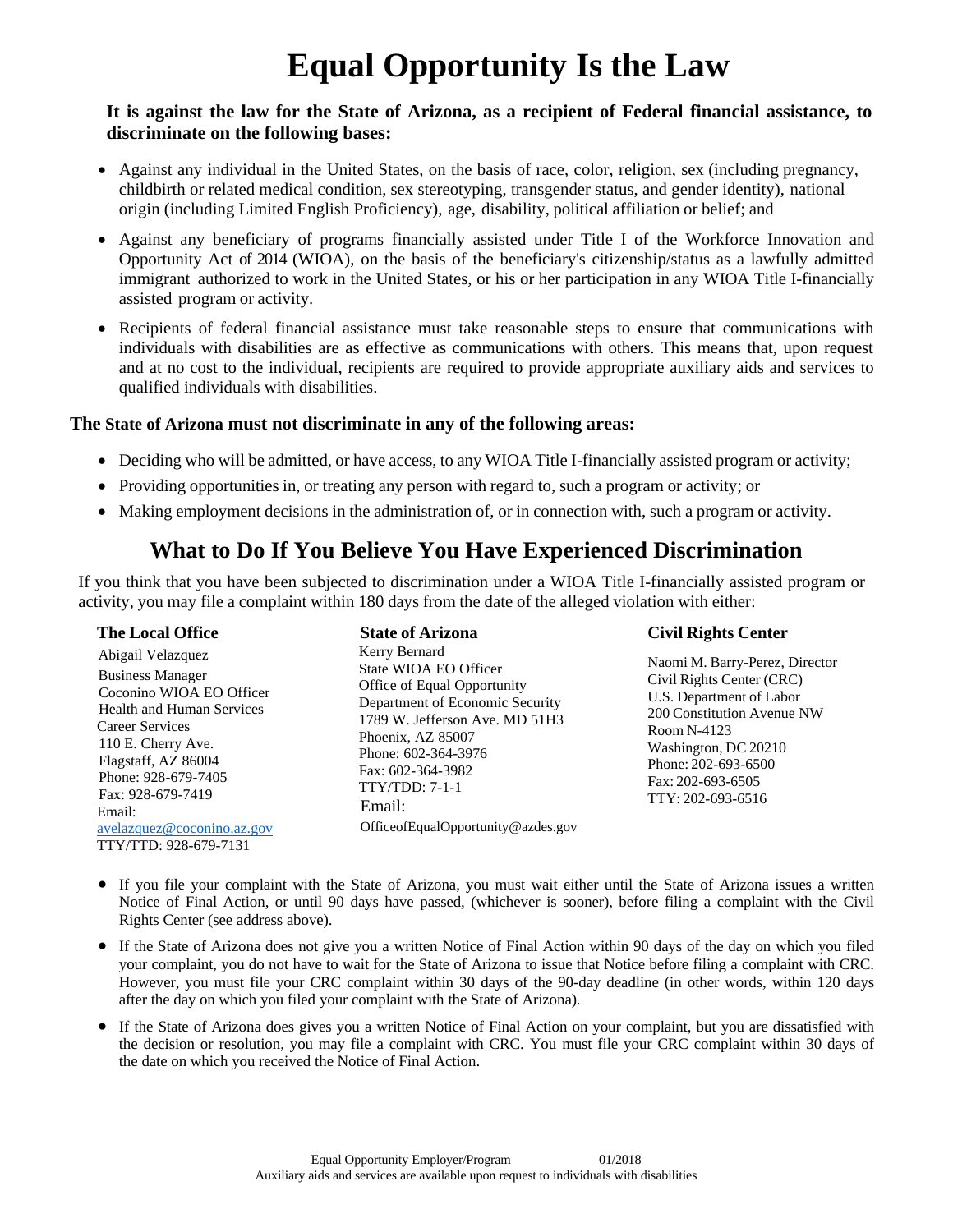# **Igualdad de Oportunidad es la Ley**

# **Es contra la ley que el Estado de Arizona, siendo recipiente de asistencia financiera federal, discrimine por las siguientes razones:**

- Contra cualquier individuo en los Estados Unidos por su raza, color, religión, sexo (incluyendo el embarazo, el parto y las condiciones médicas relacionadas, y los estereotipos sexuales, el estatus transgénero y la identidad de género), origen nacional (incluyendo el dominio limitado del inglés), edad, discapacidad, afiliación o creencia política.
- Contra cualquier beneficiario, solicitante de trabajo o participante en programas de capacitación que reciben apoyo financiero bajo el Título I de la ley de Innovación y Oportunidad en la Fuerza Laboral (WIOA, por sus siglas en inglés), debido a su ciudadanía, o por su participación en un programa o actividad que recibe asistencia financiera bajo el Título I de WIOA.
- Los beneficiarios de asistencia financiera federal deben tomar medidas razonables para garantizar que las comunicaciones con las personas con discapacidades sean tan efectivas como las comunicaciones con los demás. Esto significa que, a petición y sin costo alguno para el individuo, los recipientes están obligados a proporcionar ayuda auxiliar y servicios para individuos con discapacidades calificados.

# **El Estado de Arizona no discriminará en ninguna de las siguientes áreas:**

- Decidiendo quien será admitido o tendrá acceso a cualquiera de los programas o actividades asistidos financieramente por el Título I de WIOA;
- Proveyendo oportunidades en o el trato de cualquier persona con relación a dicho programa o actividad;
- En la toma de decisiones sobre el empleo en la administración de, o en conexión con dicho programa o actividad.

# **Que hacer si usted cree que ha experimentado discriminación?**

**Si usted cree que ha sido objeto de discriminación bajo cualquiera de los programas o actividades asistidos financieramente por el Título I de WIOA, usted puede presentar una querella dentro de los primeros 180 días después de la alegada violación, a traves de:**

**La Oficina Local**  Abigail Velazquez Business Manager Coconino WIOA EO Officer Health and Human Services Career Services 110 E Cherry Ave Flagstaff, AZ 86004 Phone: (928) 679-7405 Fax (928) 679-7419 avelazque[z@coconino.az.gov](mailto:a@coconino.az.gov) TTY/TTD: 928-679-7131

**El Estado de Arizona** Kerrry Bernard, Administrator State WIOA EO Officer Oficina de igualdad de Opportunidades Departamento de Seguridad Economica de Arizona 1789 West Jefferson (MD 51H3) Phoenix, AZ 85007 Phone (602) 364-3976 Fax (602) 364-3982 TTY/TDD: 7-1-1 Email: OfficeofEqualOpportunity@azdes.gov

# **El Centro de Derechos Civiles**

Naome M.Barry-Perez , Esq. Centro de Derechos Civiles Departamento de Trabajo de los Estados Unidos 200 Constitution Avenue NW Room N-4123 Washington, DC 20210 Phone: (202) 693-6500 Fax: (202) 693-6505 TTY: (202) 693-6516

- Si usted presenta una queja ante el **Estado de Arizona**, deberá esperar hasta que el **Estado de Arizona** extienda una Notificación de Acción Final por escrito o hasta que pasen 90 días de haber iniciado la queja (lo primera que suceda), antes de presentar su queja ante el Centro de Derechos Civiles (vea la dirección arriba).
- Si el **Estado de Arizona** no le provee una Notificación de Acción Final por escrito durante los 90 días de la fecha en que usted presentó su queja, usted no tiene que esperar que el **Estado de Arizona** expida la notificación para presentar su queja al CRC. Sin embargo, usted deberá presentar su queja durantre los 30 días después de expirar la fecha limite de 90 días (en otras palabras, 120 días después de haber presentado la queja el Estado de Arizona).
- Si el **Estado de Arizona** le emite una Notificación de Acción Final por escrito respondiendo a su queja pero usted no está satisfecho con la decisión o resolución, usted puede presentar su queja al CRC. Su queja deberá ser presentada al CRC durante los 30 días a partir de la fecha en que usted reciba su Notificación de Acción Final del **Estado de Arizona**.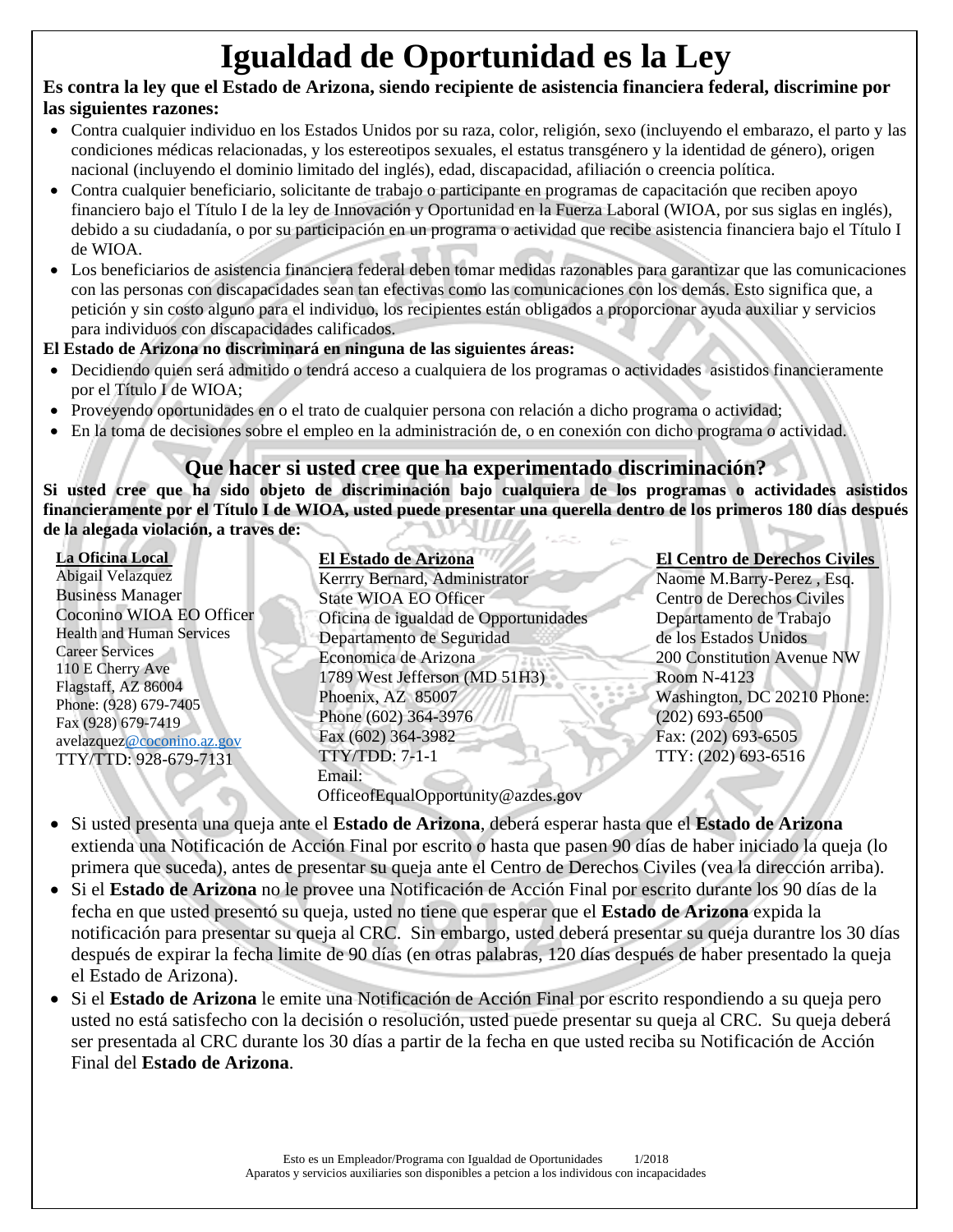

# Alternative Contact Information

Please provide contact information for two people who will always know where you are, or how to reach you. They must have a different address and phone number than those listed for yourself on the Application. This is to enable us to reach you during the follow‐up portion of your participation in our program.

# **ALTERNATE CONTACT 1**

| Name:                      | Relationship: |
|----------------------------|---------------|
| Home Phone:                | Cell Phone:   |
| Email:                     |               |
| Address:                   | City:         |
| State:                     | Zip Code:     |
| <b>ALTERNATE CONTACT 2</b> |               |
| Name:                      | Relationship: |
| Home Phone:                | Cell Phone:   |
| Email:                     |               |
| Address:                   | City:         |

State: Zip Code:

I hereby authorize Coconino County Health and Human Services Career Services staff to contact the alternate contacts, listed above, in order to learn about where I am working and to gather up-to-date contact information if staff is unable to reach me directly.

Signature Date

Health & Human Services Career Services • 2625 N King St. Flagstaff, Arizona 86004 • 928‐679‐7400 or 1‐877‐358‐6714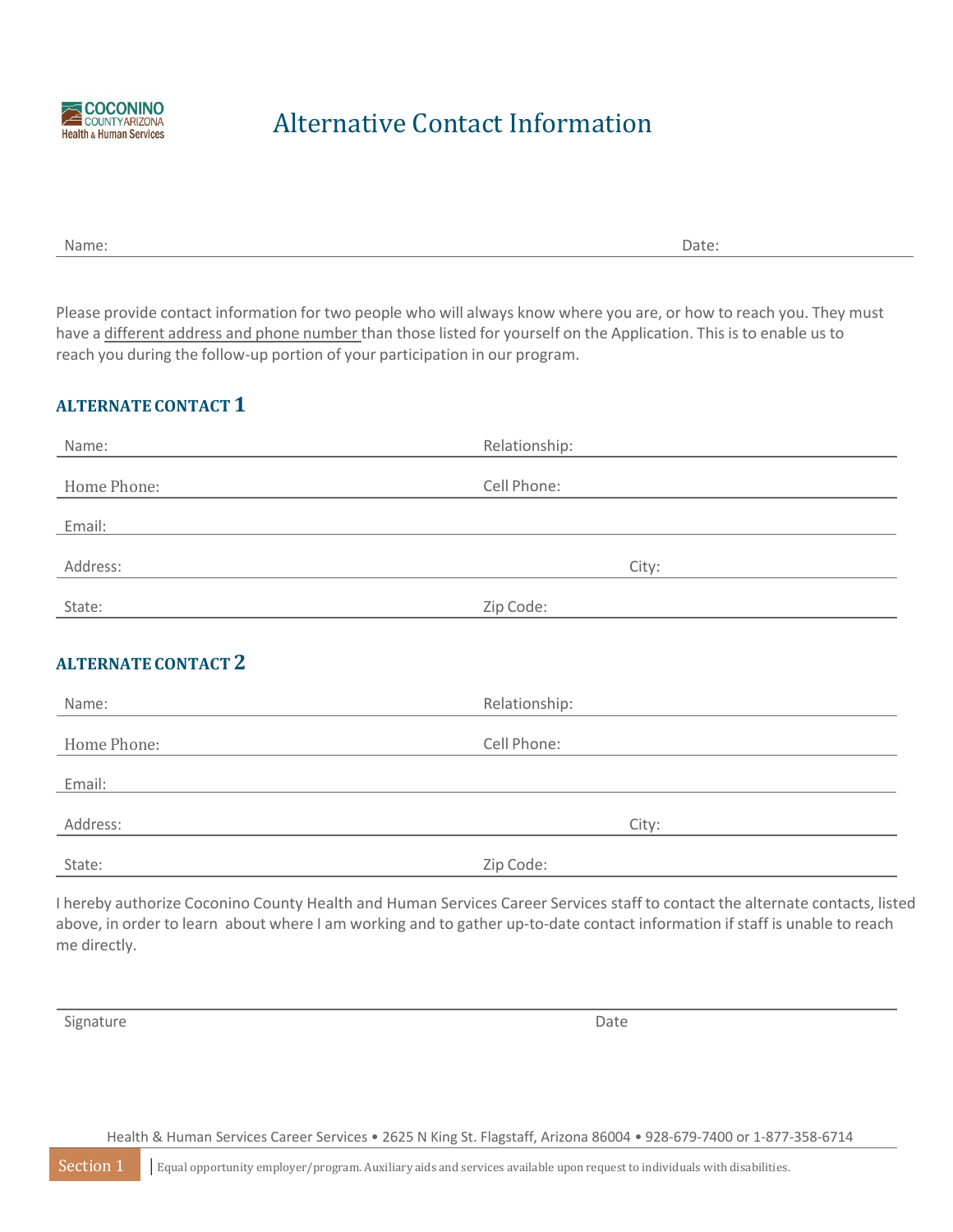# Release of Information

I, 1. **I**  $\frac{1}{2}$  is the purpose of proper case management throughout participation in

| Please answer boxes 1-7<br>Yes<br>N <sub>o</sub><br>Release information about me to employers and prospective employers.<br>1<br>$\overline{2}$<br>Acquire information about me from employers and prospective employers.<br>Release information about me to educational establishments and social service<br>agencies that have worked or are working to assist me.<br>Acquire information about me from educational establishments and social service-<br>4<br>agencies that have worked or are working to assist me.<br>5<br>Use my name, picture, and creative works for media purposes.<br>Create an account within the Arizonajobconnection.gov (AJC) web site; utilize my<br>name and password to authorize permission/release of information through the site's<br>PLUS account (which will enable the Health and Human Services Career Services to<br>navigate my account) and enter data on my behalf to facilitate my participation in the<br>6<br>Health and Human Services Career Services WIOA program.<br>Other: | my program, grant permission to and authorize Coconino County Health and Human Services Career Services to: |  |  |  |
|---------------------------------------------------------------------------------------------------------------------------------------------------------------------------------------------------------------------------------------------------------------------------------------------------------------------------------------------------------------------------------------------------------------------------------------------------------------------------------------------------------------------------------------------------------------------------------------------------------------------------------------------------------------------------------------------------------------------------------------------------------------------------------------------------------------------------------------------------------------------------------------------------------------------------------------------------------------------------------------------------------------------------------|-------------------------------------------------------------------------------------------------------------|--|--|--|
|                                                                                                                                                                                                                                                                                                                                                                                                                                                                                                                                                                                                                                                                                                                                                                                                                                                                                                                                                                                                                                 |                                                                                                             |  |  |  |
|                                                                                                                                                                                                                                                                                                                                                                                                                                                                                                                                                                                                                                                                                                                                                                                                                                                                                                                                                                                                                                 |                                                                                                             |  |  |  |
|                                                                                                                                                                                                                                                                                                                                                                                                                                                                                                                                                                                                                                                                                                                                                                                                                                                                                                                                                                                                                                 |                                                                                                             |  |  |  |
|                                                                                                                                                                                                                                                                                                                                                                                                                                                                                                                                                                                                                                                                                                                                                                                                                                                                                                                                                                                                                                 |                                                                                                             |  |  |  |
|                                                                                                                                                                                                                                                                                                                                                                                                                                                                                                                                                                                                                                                                                                                                                                                                                                                                                                                                                                                                                                 |                                                                                                             |  |  |  |
|                                                                                                                                                                                                                                                                                                                                                                                                                                                                                                                                                                                                                                                                                                                                                                                                                                                                                                                                                                                                                                 |                                                                                                             |  |  |  |
|                                                                                                                                                                                                                                                                                                                                                                                                                                                                                                                                                                                                                                                                                                                                                                                                                                                                                                                                                                                                                                 |                                                                                                             |  |  |  |
|                                                                                                                                                                                                                                                                                                                                                                                                                                                                                                                                                                                                                                                                                                                                                                                                                                                                                                                                                                                                                                 |                                                                                                             |  |  |  |
|                                                                                                                                                                                                                                                                                                                                                                                                                                                                                                                                                                                                                                                                                                                                                                                                                                                                                                                                                                                                                                 |                                                                                                             |  |  |  |

I understand that my records are protected under the Federal confidentiality regulation; under 42 CFR, Part 2 and cannot be disclosed without my written consent unless otherwise provided for in regulations. I understand that I may revoke this consent at any time, except to the extent that action has been taken in reliance on it (e.g. Probation, Parole, Court Order) and that **in any event this consent expires automatically one year after completion of H e a l t h a n d H u m a n S e r v i c e s Career Services program activities.**

Signature Date

Parent or Guardian Signature if Applicable Date Date

Health & Human Services Career Services • 2625 N King St. Flagstaff, Arizona 86004 • 928‐679‐7400 or 1‐877‐358‐6714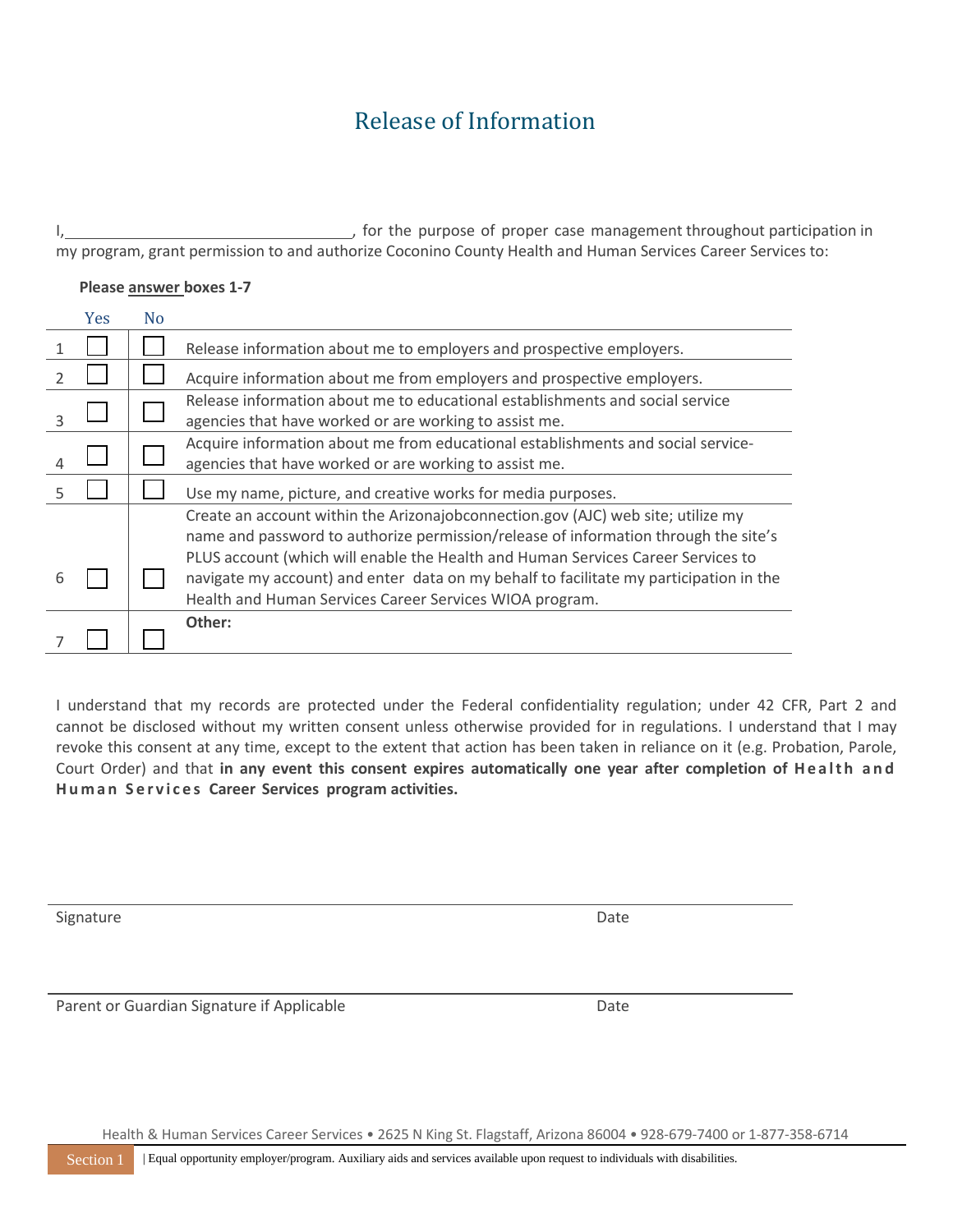

# Strengths and Challenges

Name: Date:

Using the subjects below, please list what you perceive to be your strengths and challenges around reaching your career goals, and comment on why.

| <b>STRENGTH</b> | <b>CHALLENGE</b> | <b>SUBJECT</b>                                                                             | <b>COMMENTS</b> |
|-----------------|------------------|--------------------------------------------------------------------------------------------|-----------------|
|                 |                  | Work history                                                                               |                 |
|                 |                  | Skills and experience                                                                      |                 |
|                 |                  | Education/training                                                                         |                 |
|                 |                  | Ability to communicate                                                                     |                 |
|                 |                  | Motivation                                                                                 |                 |
|                 |                  | Dependability                                                                              |                 |
|                 |                  | Attitude                                                                                   |                 |
|                 |                  | Appearance                                                                                 |                 |
|                 |                  | Mental health                                                                              |                 |
|                 |                  | Physical health                                                                            |                 |
|                 |                  | Child care needs                                                                           |                 |
|                 |                  | Transportation                                                                             |                 |
|                 |                  | Legal                                                                                      |                 |
|                 |                  | Parole/probation                                                                           |                 |
|                 |                  | <b>Educational Financial</b><br>Assistance: AmeriCorps,<br>Scholarships, Passages,<br>etc. |                 |
|                 |                  | Other:                                                                                     |                 |

Health & Human Services Career Services • 2625 N King St. Flagstaff, Arizona 86004 • 928‐679‐7400 or 1‐877‐358‐6714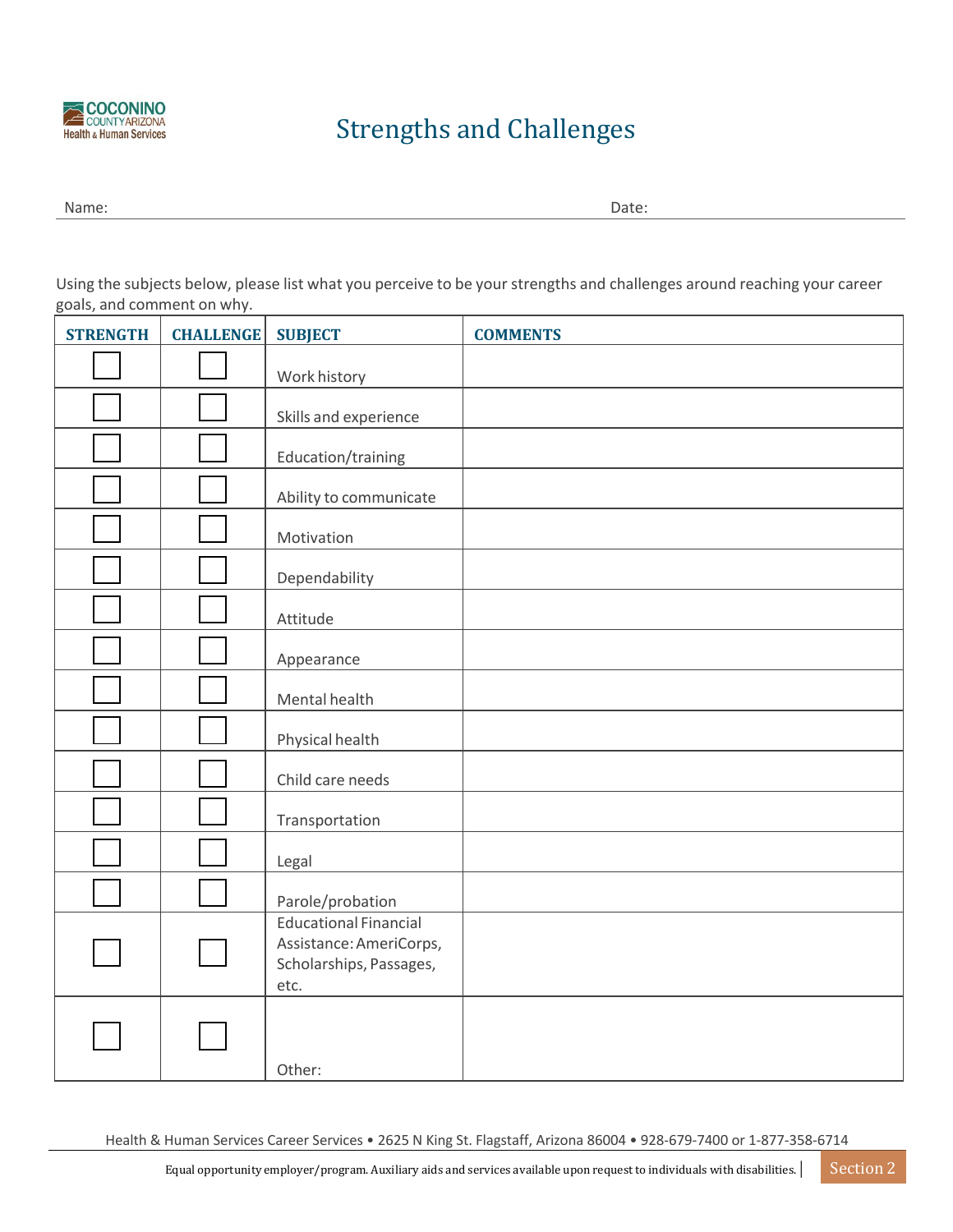# Health and Human Services Career Services Entry – Interest Assessment

#### Name:

Below is an interest assessment exercise that will help you learn more about your career preferences. It is based on John Holland's Theory of Vocational Choice. This assessment will help you identify which of the six areas tend to relate to your interests. Identifying your preferencesis important because you are more likely to be satisfied with career choices that are consistent with your skills and interests. Don't worry about your skill level. Just consider how much you enjoy each activity.

Please rate the level of interest you have for each subject listed below.

# **1 = Low interest 2 = Medium interest 3 = High Interest**

Perform numerical calculations

**Your Conventional Score**

and definite

Use a computer to complete work assignments efficiently Work in an office where expectations and goals are clear

| <b>REALISTIC</b>     |                                                        | <b>SOCIAL</b>       |                                                             |
|----------------------|--------------------------------------------------------|---------------------|-------------------------------------------------------------|
|                      | Participate in athletic activity                       |                     | Advise a friend with a personal problem                     |
|                      | Spend time working outdoors                            |                     | Counsel youth in a community group                          |
|                      | Use your hands and tools to build something            |                     | Teach people new skills                                     |
|                      | Operate machinery to manufacture a product             |                     | Participate in activities which benefit society             |
|                      | Take care of animals                                   |                     | Join a group discussion and share ideas, thoughts, feelings |
|                      | Help plants grow and stay healthy                      |                     | Help others less fortunate than you                         |
| $\mathbf{0}$         | <b>Your Realistic Score</b>                            | $\mathbf{0}$        | <b>Your Social Score</b>                                    |
| <b>INVESTIGATIVE</b> |                                                        | <b>ENTERPRISING</b> |                                                             |
|                      | Calculate and solve math problems                      |                     | Manage a group to complete a project                        |
|                      | Research scientific topics independently               |                     | Persuade others to adopt your beliefs                       |
|                      | Analyze numerical and quantitative data                |                     | Sell products or services to the public                     |
|                      | Invest your time to understand complex                 |                     | Determine program goals and motivate others to achieve      |
|                      | concepts<br>Investigate new mathematical or scientific |                     | them                                                        |
|                      | methods                                                |                     | Lead a team to victory                                      |
|                      | Study scientific issues and problems                   |                     | Work in an upscale, plush environment                       |
| 0                    | <b>Your Investigative Score</b>                        | $\overline{0}$      | <b>Your Enterprising Score</b>                              |
| <b>ARTISTIC</b>      |                                                        | <b>CONVENTIONAL</b> |                                                             |
|                      | Design a new picture, flyer, or poster                 |                     | Follow an organized set of procedures                       |
|                      | Generate innovative ideas and solutions to             |                     | Work in a predictable and structured environment            |
|                      | a problem                                              |                     | Process data or records in an orderly manner                |

| <b>Your Artistic Score</b>                 |  |
|--------------------------------------------|--|
| Express your emotions freely and openly    |  |
| Play a musical instrument                  |  |
| Write a creative story or essay            |  |
| Perform in a drama production              |  |
| a problem                                  |  |
| Generate innovative ideas and solutions to |  |
| Design a new picture, fiver, or poster     |  |

Health &Human Services Career Services • 2625 N King St. Flagstaff, Arizona 86001 • 928-679-7400 or 1-877-358-6714